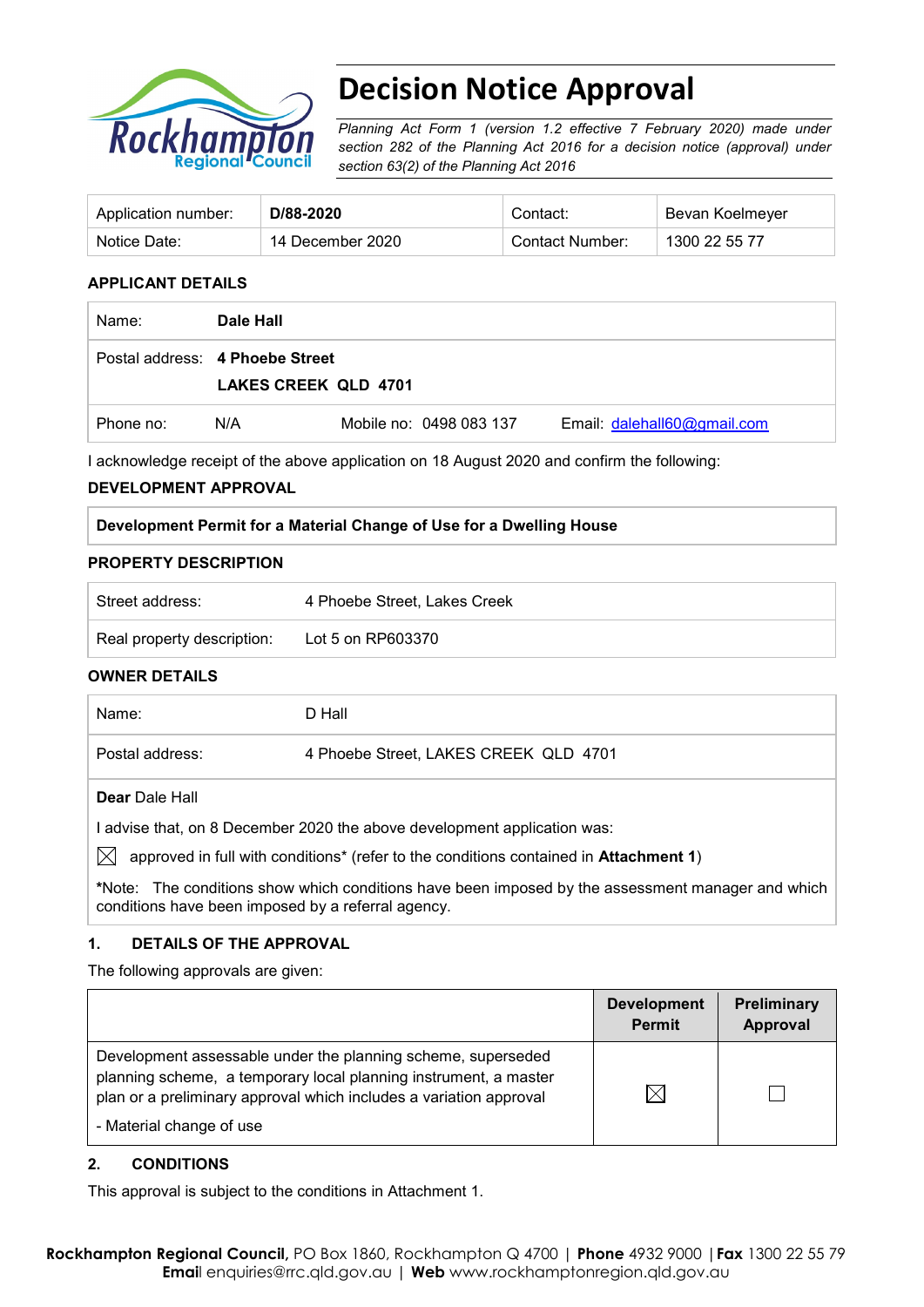#### **3. FURTHER DEVELOPMENT PERMITS REQUIRED**

Please be advised that the following development permits are required to be obtained before the development can be carried out:

| Type of development permit required | Subject of the required development permit |
|-------------------------------------|--------------------------------------------|
| <b>Operational Works</b>            | Access Works                               |
| Plumbing and Drainage Works         |                                            |
| <b>Building Works</b>               |                                            |
| 4.<br><b>SUBMISSIONS</b>            | <b>NIL</b>                                 |

#### **5. REFERRAL AGENCIES NIL**

#### **6. THE APPROVED PLANS**

#### **The approved development must be completed and maintained generally in accordance with the approved drawings and documents:**

| Drawing/report title | Prepared by               | Date        | Reference number | Revision |
|----------------------|---------------------------|-------------|------------------|----------|
| Site Plan            | <b>Chris Warren Homes</b> | 19 May 2020 | CWH-19106-A-001  | D        |
| Floor Plan           | Chris Warren Homes        | 19 May 2020 | CWH-19106-A-100  | D        |
| Elevations           | <b>Chris Warren Homes</b> | 19 May 2020 | CWH-19106-A-200  | D        |
| Elevations           | <b>Chris Warren Homes</b> | 19 May 2020 | CWH-19106-A-201  | D        |
| 3D Views             | Chris Warren Homes        | 19 May 2020 | CWH-19106-A-400  | D        |

# **7. CURRENCY PERIOD FOR THE APPROVAL (s.85 of the** *Planning Act***)**

The standard currency periods stated in section 85 of *Planning Act 2016* apply to each aspect of development in this approval, if not stated in the conditions of approval attached.

#### **8. STATEMENT OF REASONS**

| <b>Description of the</b><br>development | The proposed development is for a Material Change of Use for a Dwelling House                                                                                                                                                                                                                                                                                       |  |  |  |
|------------------------------------------|---------------------------------------------------------------------------------------------------------------------------------------------------------------------------------------------------------------------------------------------------------------------------------------------------------------------------------------------------------------------|--|--|--|
| Reasons for<br><b>Decision</b>           | The proposed use does not compromise the strategic framework in<br>a)<br>the<br>Rockhampton Region Planning Scheme 2015 (version 2.1);                                                                                                                                                                                                                              |  |  |  |
|                                          | The development is not anticipated to be detrimental to the existing operation<br>b)<br>or any potential future expansion of High Impact Industry land uses located in<br>the surrounding area which are recognised as key, regionally significant,<br>economic assets;                                                                                             |  |  |  |
|                                          | Assessment of the development against the relevant zone purpose, planning<br>C)<br>scheme codes and planning scheme policies demonstrates that the proposed<br>development will not cause significant adverse impacts on the surrounding<br>natural environment, built environment and infrastructure, community facilities,<br>or local character and amenity; and |  |  |  |
|                                          | On balance, the application should be approved because the circumstances<br>d)<br>favour Council exercising its discretion to approve the application even though<br>the development does not comply with an aspect of the assessment<br>benchmarks.                                                                                                                |  |  |  |
| <b>Assessment</b><br><b>Benchmarks</b>   | The proposed development was assessed against the following assessment<br>benchmarks:                                                                                                                                                                                                                                                                               |  |  |  |
|                                          | Strategic Framework;                                                                                                                                                                                                                                                                                                                                                |  |  |  |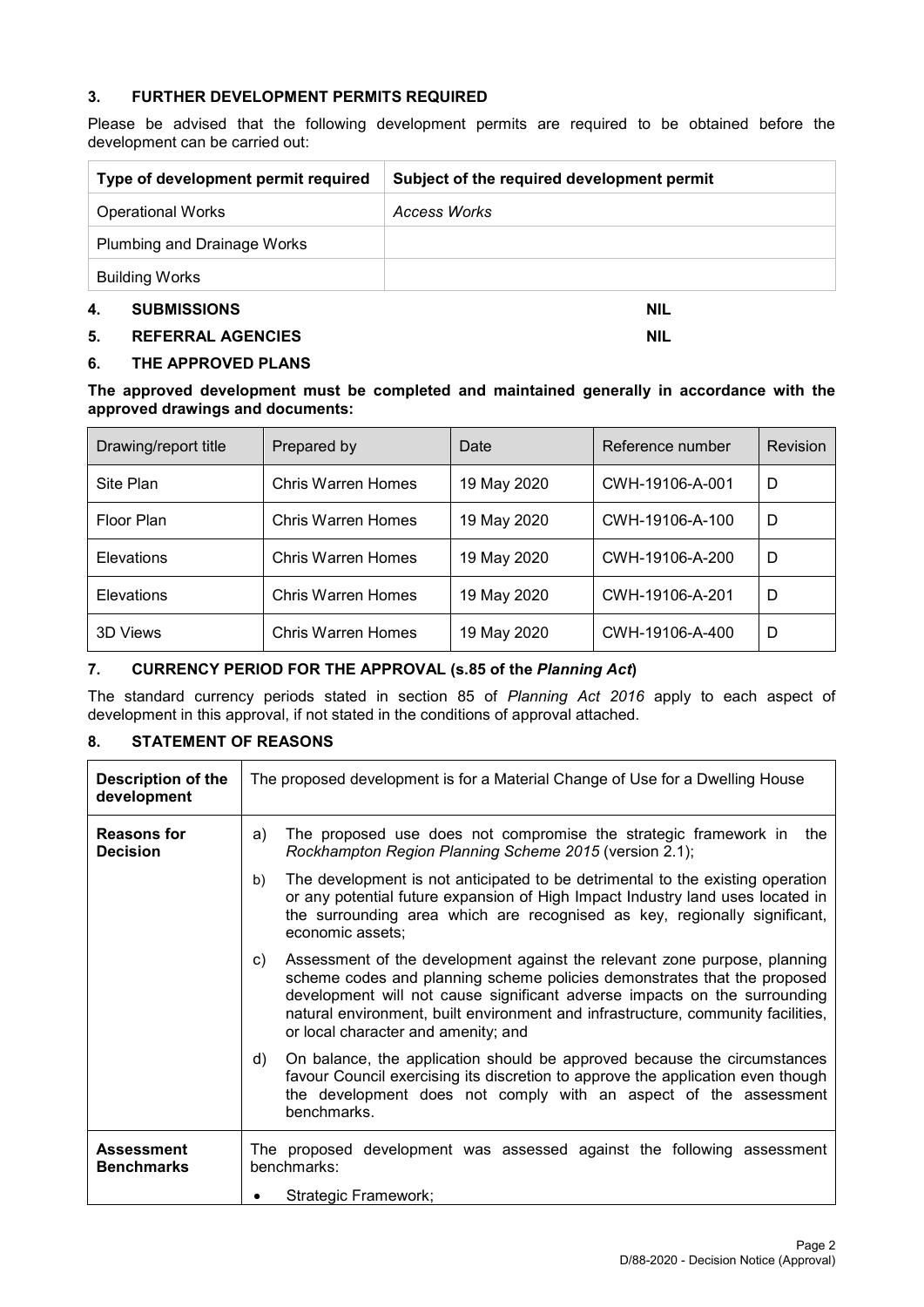|                                                    | Rural Residential Zone Code;<br>$\bullet$<br>Acid Sulfate Soils Overlay Code;<br>٠<br>Airport Environs Overlay Code;<br>٠<br>Special Management Area Overlay Code;<br>٠<br>Steep Land Overlay Code;<br>$\bullet$<br>Access, Parking And Transport Code;<br>$\bullet$<br>Filling and Excavation Code;<br>٠ |                                                                                                                                                                                                                                                                                                                                                                                                                                                                                                                                                                                                                                                                                                                                                                                                                                                                                                                                                      |  |  |
|----------------------------------------------------|-----------------------------------------------------------------------------------------------------------------------------------------------------------------------------------------------------------------------------------------------------------------------------------------------------------|------------------------------------------------------------------------------------------------------------------------------------------------------------------------------------------------------------------------------------------------------------------------------------------------------------------------------------------------------------------------------------------------------------------------------------------------------------------------------------------------------------------------------------------------------------------------------------------------------------------------------------------------------------------------------------------------------------------------------------------------------------------------------------------------------------------------------------------------------------------------------------------------------------------------------------------------------|--|--|
|                                                    | Landscape Code;<br>$\bullet$<br>Stormwater Management Code; and<br>٠<br>Water and Sewer Code.<br>$\bullet$                                                                                                                                                                                                |                                                                                                                                                                                                                                                                                                                                                                                                                                                                                                                                                                                                                                                                                                                                                                                                                                                                                                                                                      |  |  |
| <b>Compliance with</b><br>assessment<br>benchmarks | The development was assessed against all of the assessment benchmarks listed<br>above and complies with all of these with the exception listed below.                                                                                                                                                     |                                                                                                                                                                                                                                                                                                                                                                                                                                                                                                                                                                                                                                                                                                                                                                                                                                                                                                                                                      |  |  |
|                                                    | <b>Assessment</b><br><b>Benchmark</b>                                                                                                                                                                                                                                                                     | Reasons for the approval despite non-compliance with<br>benchmark                                                                                                                                                                                                                                                                                                                                                                                                                                                                                                                                                                                                                                                                                                                                                                                                                                                                                    |  |  |
|                                                    | Special Management<br>Area Overlay Code<br>(PO1) and Strategic<br>Framework                                                                                                                                                                                                                               | The proposal to establish a new Dwelling House does not<br>comply with PO1 of the Special Management Area Overlay<br>Code, as the development is an additional sensitive land<br>use into this area.                                                                                                                                                                                                                                                                                                                                                                                                                                                                                                                                                                                                                                                                                                                                                 |  |  |
|                                                    |                                                                                                                                                                                                                                                                                                           | However, the Strategic Framework is supportive of a<br>Dwelling House being established within the Rural<br>Residential designation. Furthermore, the house is located<br>with a significant separation distance from established<br>High Impact Industry land uses operating in the<br>surrounding area such as the Lakes Creek Meatworks and<br>Boral Asphalt Plant. This is anticipated to provide an<br>effective natural buffer for residents to mitigate any<br>potential air, light, noise or odour emissions that may be<br>generated from these industrial uses. In turn, the<br>development is not anticipated to be detrimental to the<br>viability of the existing industrial uses or to their future<br>potential growth. Therefore, the development is not<br>anticipated to be detrimental to the continued protection of<br>Lakes Creek Meatworks and Boral which are identified as<br>key, regionally significant, economic assets. |  |  |
| <b>Matters</b><br>prescribed by<br>regulation      | ٠                                                                                                                                                                                                                                                                                                         | The Rockhampton Region Planning Scheme 2015 (version 2.1); and<br>The common material, being the material submitted with the application.                                                                                                                                                                                                                                                                                                                                                                                                                                                                                                                                                                                                                                                                                                                                                                                                            |  |  |

# **9. APPEAL RIGHTS**

The rights of an applicant to appeal to a tribunal or the Planning and Environment Court against a decision about a development application are set out in chapter 6, part 1 of the *Planning Act 2016*. There may also be a right to make an application for a declaration by a tribunal (see chapter 6, part 2 of the *Planning Act 2016).*

#### *Appeal by an applicant*

An applicant for a development application may appeal to the Planning and Environment Court against the following:

- the refusal of all or part of the development application
- a provision of the development approval
- the decision to give a preliminary approval when a development permit was applied for
- a deemed refusal of the development application.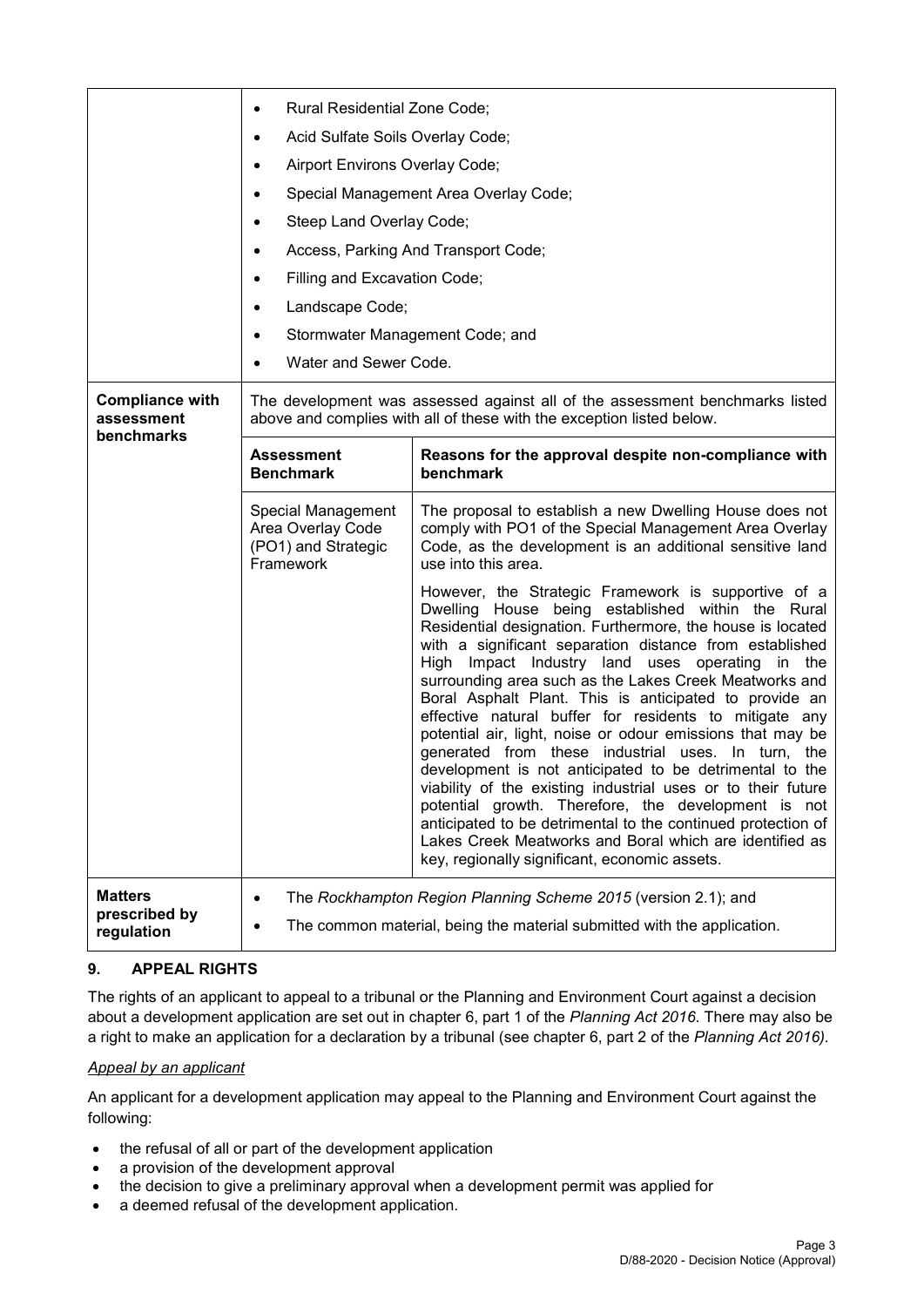An applicant may also have a right to appeal to the Development tribunal. For more information, see schedule 1 of the *Planning Act 2016*.

The timeframes for starting an appeal in the Planning and Environment Court are set out in section 229 of the *Planning Act 2016*.

**Attachment 2** is an extract from the *Planning Act 2016* that sets out the applicant's appeal rights and the appeal rights of a submitter.

#### **10. WHEN THE DEVELOPMENT APPROVAL TAKES EFFECT**

This development approval takes effect:

- From the time the decision notice is given – if there is no submitter and the applicant does not appeal the decision to the court.

Or

When the submitter's appeal period ends  $-$  if there is a submitter and the applicant does not appeal the decision to the court.

Or

Subject to the decision of the court, when the appeal is finally decided  $-$  if an appeal is made to the court.

#### **11. ASSESSMENT MANAGER**

| Tarnya Fitzgibbon<br>Name.<br>14 December 2020<br>Date:<br>Sidnature:<br><b>COORDINATOR</b><br><b>DEVELOPMENT ASSESSMENT</b> |  |
|------------------------------------------------------------------------------------------------------------------------------|--|
|------------------------------------------------------------------------------------------------------------------------------|--|

#### **Attachment 1 – Conditions of the approval**

*Part 1* **–** *Conditions imposed by the assessment manager [Note: where a condition is imposed about infrastructure under Chapter 4 of the Planning Act 2016, the relevant provision of the Act under which this condition was imposed must be specified.]*

#### **Attachment 2 – Extract on appeal rights**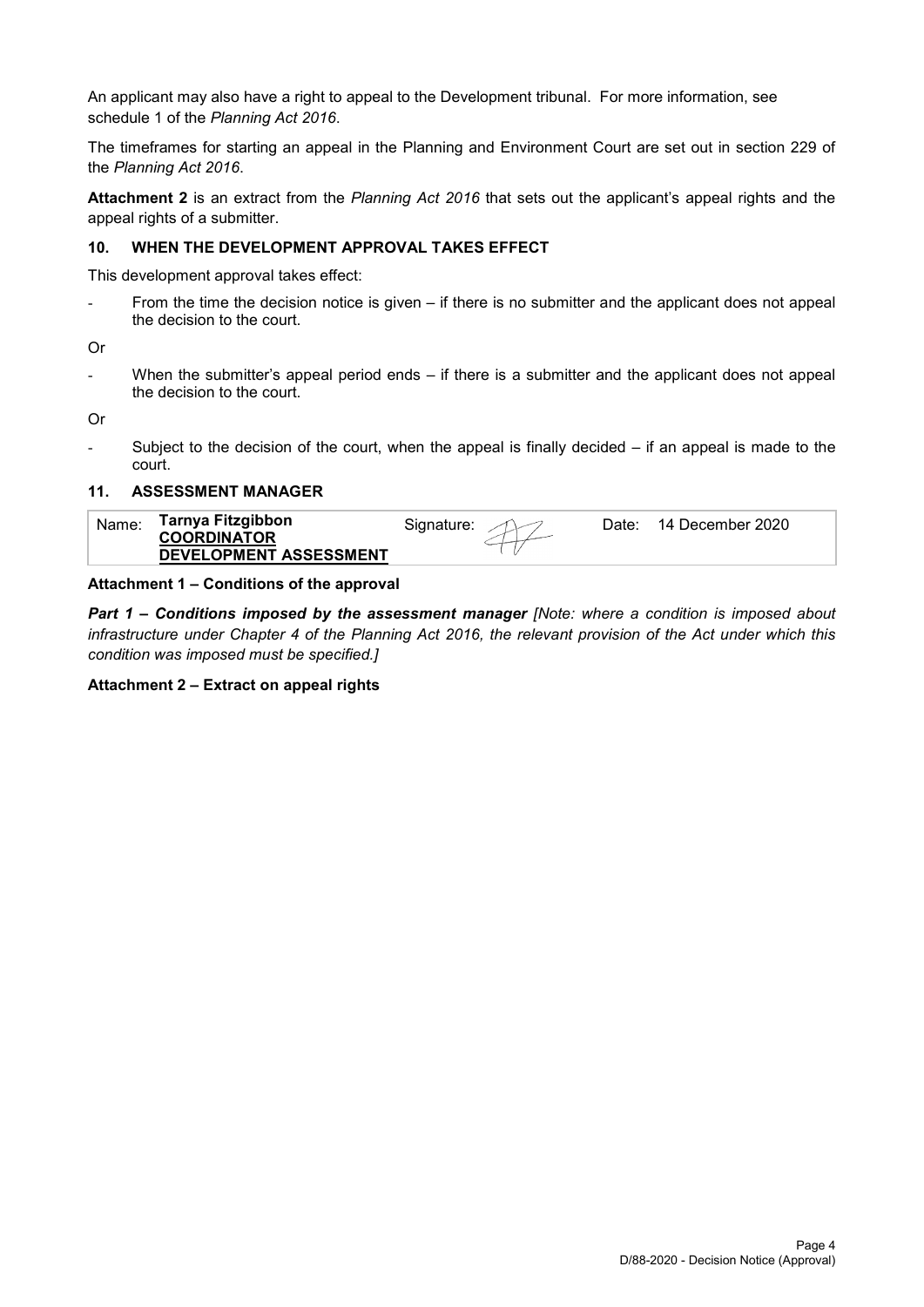

# **Attachment 1 – Part 1 Rockhampton Regional Council Conditions**

*Planning Act 2016*

# ADMINISTRATION

- 1.1 The Developer and their employee, agent, contractor or invitee is responsible for ensuring compliance with the conditions of this development approval.
- 1.2 Where these Conditions refer to "Council" in relation to requiring Council to approve or to be satisfied as to any matter, or conferring on the Council a function, power or discretion, that role may be fulfilled in whole or in part by a delegate appointed for that purpose by the Council.
- 1.3 All conditions, works, or requirements of this development approval must be undertaken, completed, and be accompanied by a Compliance Certificate for any Operational Works required by this development approval:
	- 1.3.1 to Council's satisfaction;
	- 1.3.2 at no cost to Council; and
	- 1.3.3 prior to the commencement of the use,

unless otherwise stated.

- 1.4 Infrastructure requirements of this development approval must be contributed to the relevant authorities, where applicable, at no cost to Council, prior to the commencement of the use, unless otherwise stated.
- 1.5 The following further Development Permits must be obtained prior to the commencement of any works associated with their purposes:
	- 1.5.1 Operational Works:
		- (i) Access Works;
	- 1.5.2 Plumbing and Drainage Works; and
	- 1.5.3 Building Works.
- 1.6 All Development Permits for Plumbing and Drainage Works must be obtained prior to the issue of a Development Permit for Building Works.
- 1.7 All works must be designed, constructed and maintained in accordance with the relevant Council policies, guidelines and standards, unless otherwise stated.
- 1.8 All engineering drawings/specifications, design and construction works must be in accordance with the requirements of the relevant *Australian Standards* and must be approved, supervised and certified by a Registered Professional Engineer of Queensland.

### 2.0 APPROVED PLANS AND DOCUMENTS

2.1 The approved development must be completed and maintained generally in accordance with the approved plans and documents, except where amended by any condition of this development approval:

| Drawing/report<br>title | <b>Prepared by</b>           | <b>Date</b> | <b>Reference</b><br>number | <b>Revision</b> |
|-------------------------|------------------------------|-------------|----------------------------|-----------------|
| Site Plan               | <b>Chris Warren</b><br>Homes | 19 May 2020 | CWH-19106-A-001            |                 |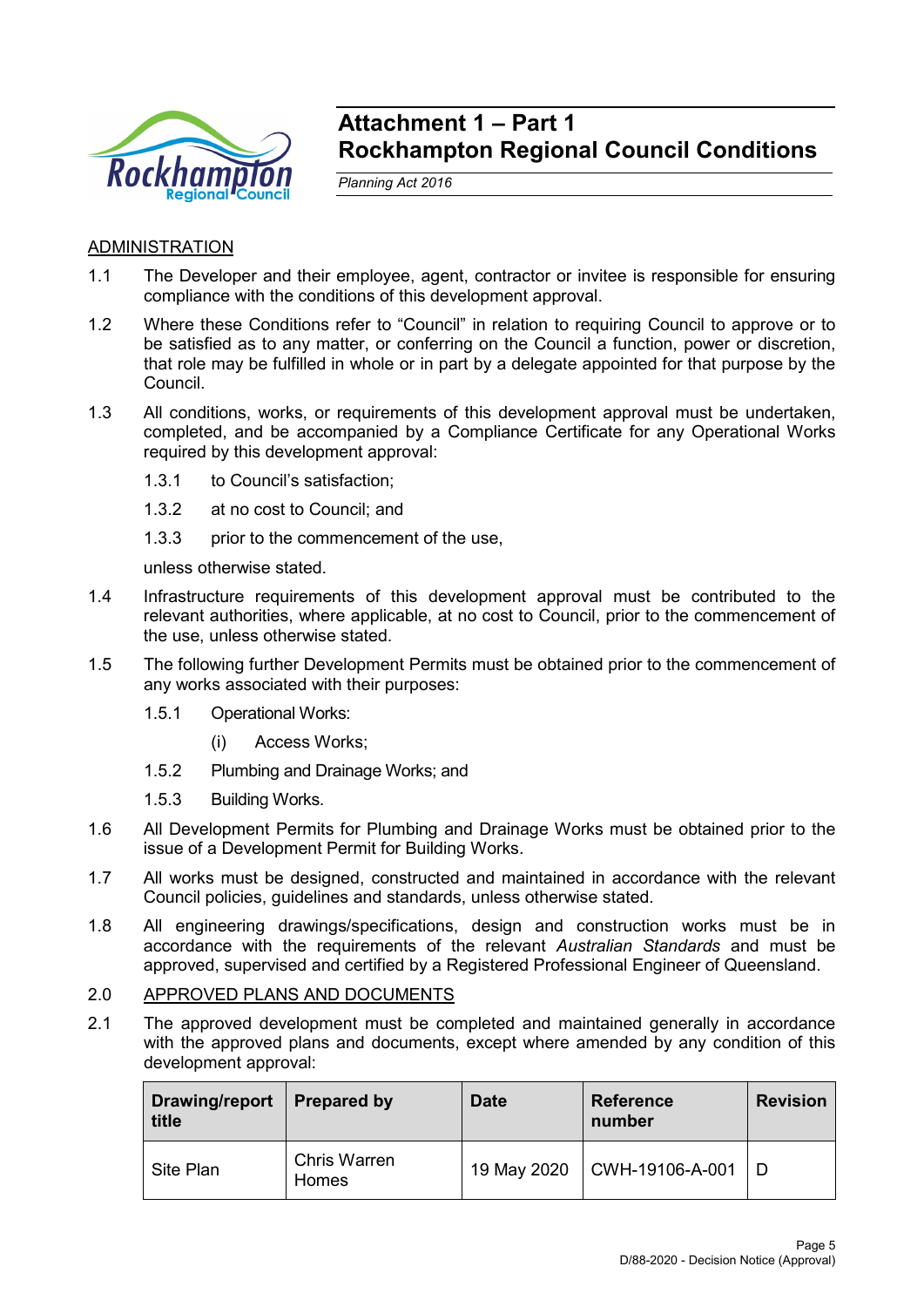| <b>Floor Plan</b> | <b>Chris Warren</b><br>Homes | 19 May 2020 | CWH-19106-A-100 | D |
|-------------------|------------------------------|-------------|-----------------|---|
| <b>Elevations</b> | <b>Chris Warren</b><br>Homes | 19 May 2020 | CWH-19106-A-200 | D |
| <b>Elevations</b> | <b>Chris Warren</b><br>Homes | 19 May 2020 | CWH-19106-A-201 | D |
| <b>3D Views</b>   | <b>Chris Warren</b><br>Homes | 19 May 2020 | CWH-19106-A-400 | D |

- 2.2 Where there is any conflict between the conditions of this development approval and the details shown on the approved plans and documents, the conditions of this development approval must prevail.
- 2.3 Where conditions require the above plans or documents to be amended, the revised document(s) must be submitted for approval by Council prior to the submission of an application for a Development Permit for Building Works.

# 3.0 ACCESS WORKS

- 3.1 A Development Permit for Operational Works (access works) must be obtained prior to the commencement of any access works on the development site.
- 3.2 The existing access from Phoebe Street to the development must be upgraded to comply with the requirements of the *Capricorn Municipal Development Guidelines*.
- 3.3 All access works must be designed and constructed in accordance with the approved plans (refer to condition 2.1), *Capricorn Municipal Development Guidelines*, *Australian Standard AS2890 "Parking facilities"* and the provisions of a Development Permit for Operational Works (access works).

# 4.0 PLUMBING AND DRAINAGE WORKS

- 4.1 All internal plumbing and drainage works must be designed and constructed in accordance with the approved plans (refer to condition 2.1), *Capricorn Municipal Development Guidelines*, *Water Supply (Safety and Reliability) Act 2008, Plumbing and Drainage Act 2018*, Council's Plumbing and Drainage Policies and the provisions of a Development Permit for Plumbing and Drainage Works.
- 4.2 The existing water connection point must be retained, and upgraded if necessary, to service the development.
- 4.3 On-site sewerage treatment and disposal must be provided in accordance with the *Queensland Plumbing and Wastewater Code* and Council's Plumbing and Drainage Policies.

# 5.0 ROOF AND ALLOTMENT DRAINAGE WORKS

5.1 All roof and allotment runoff from the development must be directed to a lawful point of discharge and must not restrict, impair or change the natural flow of runoff water or cause a nuisance to surrounding land or infrastructure.

# 6.0 SITE WORKS

6.1 Site works must be constructed such that they do not, at any time, in any way restrict, impair or change the natural flow of runoff water, or cause a nuisance or worsening to surrounding land or infrastructure.

# 7.0 BUILDING WORKS

7.1 A Development Permit for Building Works must be obtained prior to the commencement of any building works on the site.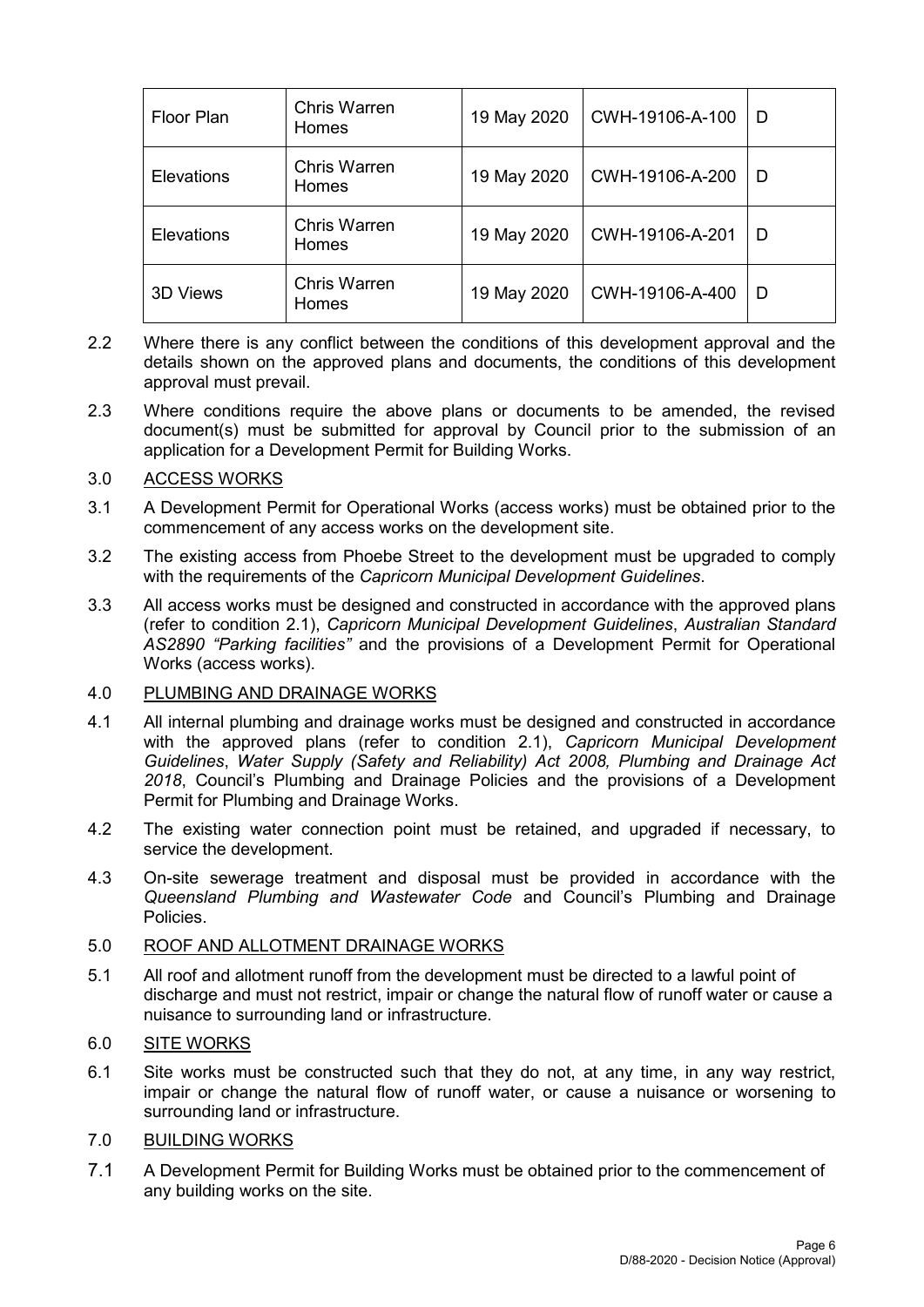7.2 Structures must not be located within the on-site sewerage treatment and disposal area or conflict with the separation distances, in accordance with the *Queensland Plumbing and Wastewater Code*.

# 8.0 ELECTRICITY

8.1 Electricity services must be provided to the development in accordance with the standards and requirements of the relevant service provider.

# 9.0 TELECOMMUNICATIONS

9.1 Telecommunications services must be provided to the development in accordance with the standards and requirements of the relevant service provider. Unless otherwise stipulated by telecommunications legislation at the time of installation, this includes all necessary pits and pipes, and conduits that provide a connection to the telecommunications network.

# 10.0 ASSET MANAGEMENT

- 10.1 Any alteration necessary to electricity, telephone, water mains, sewerage mains, and/or public utility installations resulting from the development or in connection with the development, must be undertaken and completed at no cost to Council.
- 10.2 Any damage to existing stormwater, water supply and sewerage infrastructure, kerb and channel, pathway or roadway (including removal of concrete slurry from public land and Council infrastructure), that occurs while any works are being carried out in association with this development approval must be repaired at full cost to the developer. This includes the reinstatement of any existing traffic signs or pavement markings that may have been removed or damaged.

# 11.0 ENVIRONMENTAL

11.1 An Erosion Control and Stormwater Control Management Plan in accordance with the *Capricorn Municipal Design Guidelines*, must be implemented, monitored and maintained for the duration of the development works, and until all exposed soil areas are permanently stabilised (for example, turfed, hydromulched, concreted, landscaped). The plan must be available on-site for inspection by Council Officers whilst all works are being carried out.

# 12.0 OPERATING PROCEDURES

12.1 All construction materials, waste, waste skips, machinery and contractors' vehicles must be located and stored or parked within the development site. Storage of materials or parking of construction machinery or contractors' vehicles must not occur within Phoebe Street or Vestey Street.

# ADVISORY NOTES

# NOTE 1. Aboriginal Cultural Heritage

It is advised that under section 23 of the *Aboriginal Cultural Heritage Act 2003*, a person who carries out an activity must take all reasonable and practicable measures to ensure the activity does not harm Aboriginal cultural heritage (the "cultural heritage duty of care"). Maximum penalties for breaching the duty of care are listed in the Aboriginal cultural heritage legislation. The information on Aboriginal cultural heritage is available on the Department of Aboriginal and Torres Strait Islander and Partnerships website: [www.datsip.qld.gov.au](http://www.datsip.qld.gov.au/)

# NOTE 2. General Environmental Duty

General environmental duty under the *Environmental Protection Act 1994* prohibits unlawful environmental nuisance caused by noise, aerosols, particles, dust, ash, fumes, light, odour or smoke beyond the boundaries of the development site during all stages of the development including earthworks, construction and operation.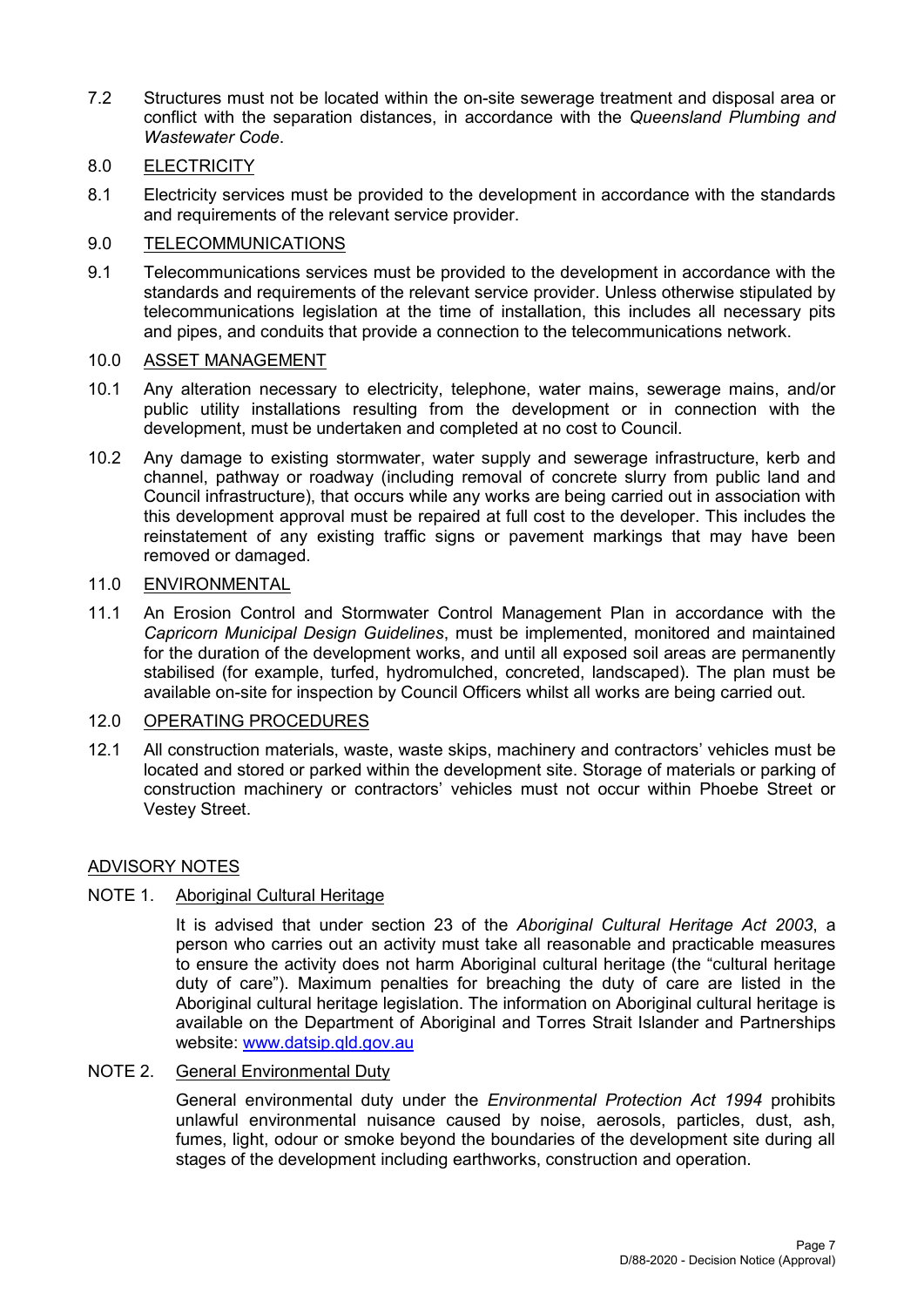# NOTE 3. General Safety Of Public During Construction

The *Work Health and Safety Act 2011* and *Manual of Uniform Traffic Control Devices* must be complied with in carrying out any construction works, and to ensure safe traffic control and safe public access in respect of works being constructed on a road.

# NOTE 4. Works in Road Reserve Permit

It is advised that a Works in Road Reserve Permit (including a fee for the vehicle crossover and compliant with Standard *Capricorn Municipal Development Guidelines, Standard* Drawings) may be accepted in place of the application for a Development Permit for Operational Works (access works).

### NOTE 5. Infrastructure Charges Notice

Council has resolved not to issue an Infrastructure Charges Notice for this development because the new infrastructure charges arising from the development are less than or equal to the credits applicable for the new development.

### NOTE 6. Noise and Odour

The lot the subject of this development approval is located within a Special Management Area. This area is expressly identified as being impacted by lawful nonresidential uses. In commencing a residential use within the area, the owner(s) acknowledges and accepts that the use will be potentially impacted by emissions from the lawful non-residential uses.

It is the responsibility of the property owner(s) to take all measures necessary to ensure that the proposed dwelling is developed and maintained in such a way as to mitigate odour and noise impacts from the surrounding lawful non-residential uses. These measures must be undertaken at the expense of the property owner(s).

### NOTE 7. Rating Category

Please note, a Material Change of Use approval may result in an adjustment to a property's rating category, particularly in residential and rural zones. Please contact Council's Rates Department should you require further information.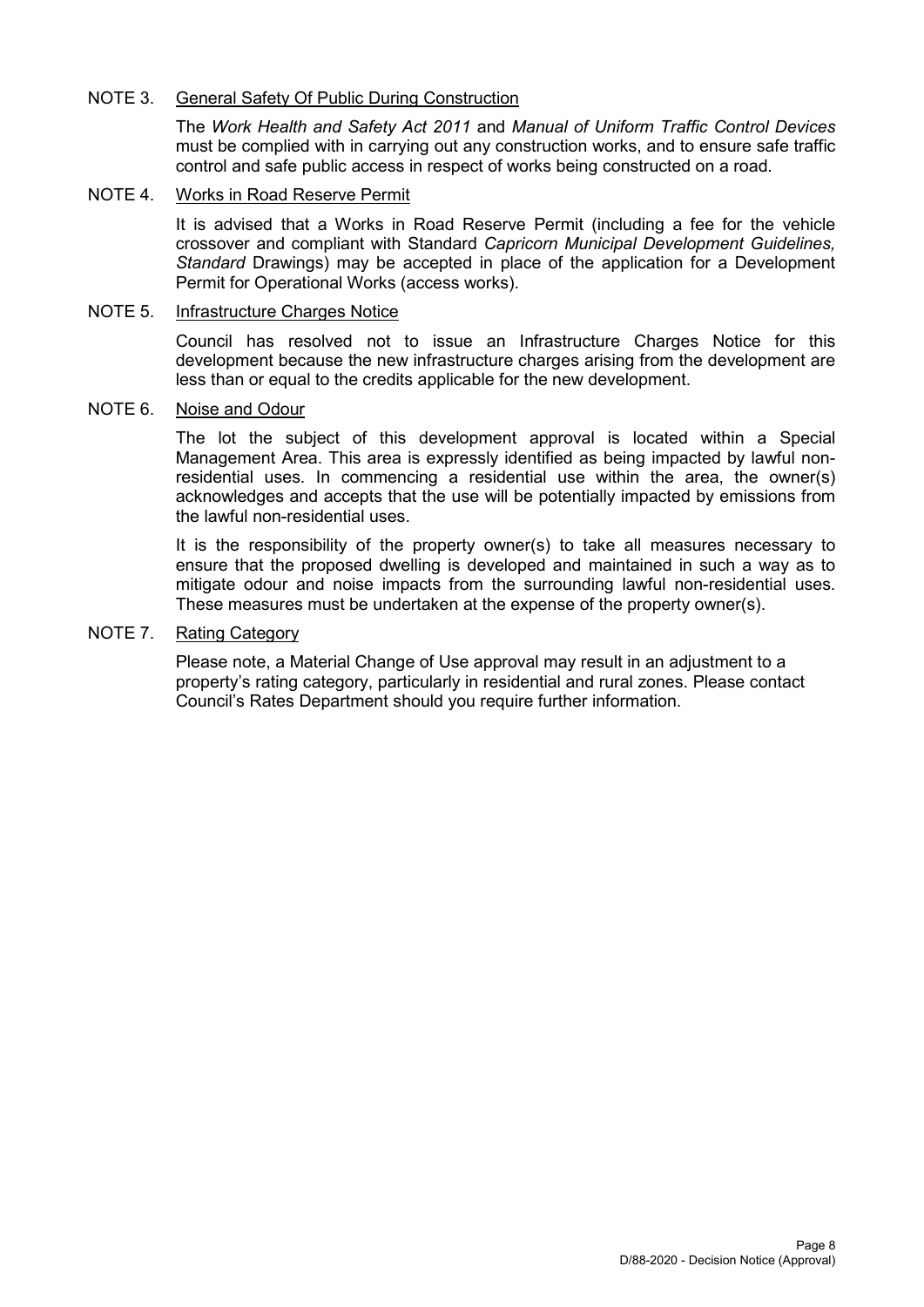

# **Attachment 2 - Appeal Rights**

*PLANNING ACT 2016*

The following is an extract from the *Planning Act 2016 (Chapter 6)*

#### *Appeal rights*

### *229 Appeals to tribunal or P&E Court*

- (1) Schedule 1 states—
	- (a) matters that may be appealed to— (i)either a tribunal or the P&E Court; or (ii)only a tribunal; or (iii)only the P&E Court; and
	- (b) the person—

(i)who may appeal a matter (the **appellant**); and (ii)who is a respondent in an appeal of the matter; and (iii)who is a co-respondent in an appeal of the matter; and

- (iv)who may elect to be a co-respondent in an appeal of the matter.
- (2) An appellant may start an appeal within the appeal period.
- (3) The **appeal period** is—
	- (a) for an appeal by a building advisory agency—10 business days after a decision notice for the decision is given to the agency or
	- (b) for an appeal against a deemed refusal—at any time after the deemed refusal happens; or
	- (c) for an appeal against a decision of the Minister, under chapter 7, part 4, to register premises or to renew the registration of premises—20 business days after a notice is published under section 269(3)(a) or (4); or
	- (d) for an appeal against an infrastructure charges notice— 20 business days after the infrastructure charges notice is given to the person; or
	- (e) for an appeal about a deemed approval of a development application for which a decision notice has not been given—30 business days after the applicant gives the deemed approval notice to the assessment manager; or
	- (f) for any other appeal—20 business days after a notice of the decision for the matter, including an enforcement notice, is given to the person.

#### Note—

See the P&E Court Act for the court's power to extend the appeal period.

- (4) Each respondent and co-respondent for an appeal may be heard in the appeal.
- (5) If an appeal is only about a referral agency's response, the assessment manager may apply to the tribunal or P&E Court to withdraw from the appeal.
- (6) To remove any doubt, it is declared that an appeal against an infrastructure charges notice must not be about—
	- (a) the adopted charge itself; or
	- (b) for a decision about an offset or refund—
		- (i) the establishment cost of trunk infrastructure identified in a LGIP; or
		- (ii) the cost of infrastructure decided using the method

included in the local government's charges resolution.

#### **230 Notice of appeal**

- (1) An appellant starts an appeal by lodging, with the registrar of the tribunal or P&E Court, a notice of appeal that—
	- (a) is in the approved form; and
	- (b) succinctly states the grounds of the appeal.
- (2) The notice of appeal must be accompanied by the required fee.
- (3) The appellant or, for an appeal to a tribunal, the registrar must, within the service period, give a copy of the notice of appeal to—
- (a) the respondent for the appeal; and
- (b) each co-respondent for the appeal; and
- (c) for an appeal about a development application under schedule 1, table 1, item 1—each principal submitter for the development application; and
- (d) for an appeal about a change application under schedule 1, table 1, item 2—each principal submitter for the change application; and
- (e) each person who may elect to become a co-respondent for the appeal, other than an eligible submitter who is not a principal submitter in an appeal under paragraph (c) or (d); and
- (f) for an appeal to the P&E Court—the chief executive; and
- (g) for an appeal to a tribunal under another Act—any other person who the registrar considers appropriate.
- (4) The **service period** is—
	- (a) if a submitter or advice agency started the appeal in the P&E Court—2 business days after the appeal is started; or
	- (b) otherwise—10 business days after the appeal is started.
- (5) A notice of appeal given to a person who may elect to be a co-respondent must state the effect of subsection
- (6) A person elects to be a co-respondent by filing a notice of election, in the approved form, within 10 business days after the notice of appeal is given to the person*.*
- **231 Other appeals**
- (1) Subject to this chapter, schedule 1 and the P&E Court Act, unless the Supreme Court decides a decision or other matter under this Act is affected by jurisdictional error, the decision or matter is non-appealable.
- (2) The Judicial Review Act 1991, part 5 applies to the decision or matter to the extent it is affected by jurisdictional error.
- (3) A person who, but for subsection (1) could have made an application under the Judicial Review Act 1991 in relation to the decision or matter, may apply under part 4 of that Act for a statement of reasons in relation to the decision or matter.
- (4) In this section— **decision** includes—
	- (a) conduct engaged in for the purpose of making a decision; and
	- (b) other conduct that relates to the making of a decision; and
	- (c) the making of a decision or the failure to make a decision; and
	- (d) a purported decision; and
	- (e) a deemed refusal.

**non-appealable**, for a decision or matter, means the decision or matter—

- (a) is final and conclusive; and
- (b) may not be challenged, appealed against, reviewed, quashed, set aside or called into question in any other way under the Judicial Review Act 1991 or otherwise, whether by the Supreme Court, another court, a tribunal or another entity; and
- (c) is not subject to any declaratory, injunctive or other order of the Supreme Court, another court, a tribunal or another entity on any ground.

#### **232 Rules of the P&E Court**

- (1) A person who is appealing to the P&E Court must comply with the rules of the court that apply to the appeal.
- (2) However, the P&E Court may hear and decide an appeal even if the person has not complied with rules of the P&E Court.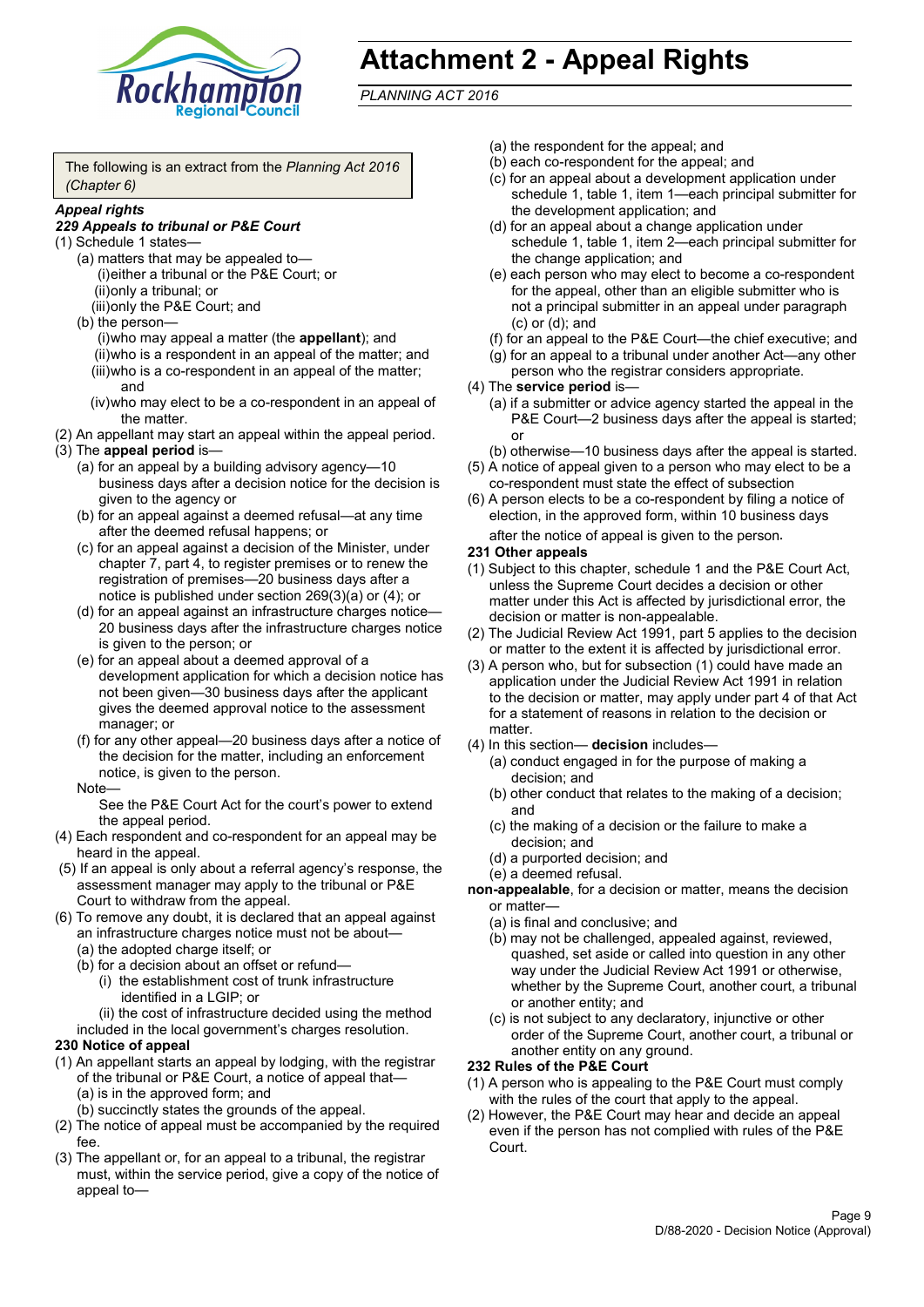

# **Appeal Rights**

*PLANNING ACT 2016*

# **Schedule 1**

#### **Appeals section 229 1 Appeal rights and parties to appeals**

- (1) Table 1 states the matters that may be appealed to—(a) the P&E court; or (b) a tribunal.
- (2) However, table 1 applies to a tribunal only if the matter involves—
	- (a) the refusal, or deemed refusal of a development application, for—
	- (i) a material change of use for a classified building; or
	- (ii) operational work associated with building work, a retaining wall, or a tennis court; or
	- (b) a provision of a development approval for—
	- (i) a material change of use for a classified building; or
- (ii) operational work associated with building work, a retaining wall, or a tennis court; or
	- (c) if a development permit was applied for—the decision to give a preliminary approval for—
		- (i) a material change of use for a classified building; or
		- (ii) operational work associated with building work, a retaining wall, or a tennis court; or
	- (d) a development condition if—
		- (i) the development approval is only for a material change of use that involves the use of a building classified under the Building Code as a class 2 building; and
		- (ii) the building is, or is proposed to be, not more than 3 storeys; and
		- (iii) the proposed development is for not more than 60 sole-occupancy units; or
	- (e) a decision for, or a deemed refusal of, an extension application for a development approval that is only for a material change of use of a classified building; or
	- (f) a decision for, or a deemed refusal of, a change application for a development approval that is only for a material change of use of a classified building; or
	- (g) a matter under this Act, to the extent the matter relates to—
		- (i) the Building Act, other than a matter under that Act that may or must be decided by the Queensland Building and Construction Commission; or
		- (ii) the Plumbing and Drainage Act, part 4 or 5; or
	- (h) a decision to give an enforcement notice in relation to a matter under paragraphs (a) to (g); or
	- (i) a decision to give an infrastructure charges notice; or
	- (j) the refusal, or deemed refusal, of a conversion application; or
	- (k) a matter that, under another Act, may be appealed to the tribunal; or
	- (l) a matter prescribed by regulation.
- (3) Also, table 1 does not apply to a tribunal if the matter

involves—

- (a) for a matter in subsection  $(2)(a)$  to  $(d)$ 
	- (i) a development approval for which the development application required impact assessment; and
	- (ii) a development approval in relation to which the assessment manager received a properly made submission for the development application; or
- (b) a provision of a development approval about the identification or inclusion, under a variation approval, of a matter for the development.
- (4) Table 2 states the matters that may be appealed only to the P&E Court.
- (5) Table 3 states the matters that may be appealed only to the tribunal.
- (6) In each table—
	- (a) column 1 states the appellant in the appeal; and
	- (b) column 2 states the respondent in the appeal; and
	- (c) column 3 states the co-respondent (if any) in the appeal; and
	- (d) column 4 states the co-respondents by election (if any) in the appeal.
- (7) If the chief executive receives a notice of appeal under section 230(3)(f), the chief executive may elect to be a corespondent in the appeal.

| Table 1                                                                                                                                                                                                                                                             |                                  |                                         |                                                       |  |  |
|---------------------------------------------------------------------------------------------------------------------------------------------------------------------------------------------------------------------------------------------------------------------|----------------------------------|-----------------------------------------|-------------------------------------------------------|--|--|
| Appeals to the P&E Court and, for certain matters, to a tribunal<br>1. Development applications<br>An appeal may be made against-<br>(a) the refusal of all or part of the development application; or<br>(b) the deemed refusal of the development application; or |                                  |                                         |                                                       |  |  |
| (c) a provision of the development approval; or<br>(d) if a development permit was applied for—the decision to give a preliminary approval.                                                                                                                         |                                  |                                         |                                                       |  |  |
| Column 1                                                                                                                                                                                                                                                            | Column 3<br>Column 2<br>Column 4 |                                         |                                                       |  |  |
| Respondent<br>Co-respondent by election<br>Appellant<br>Co-respondent                                                                                                                                                                                               |                                  |                                         |                                                       |  |  |
| $(if$ any)<br>$(i$ f any)                                                                                                                                                                                                                                           |                                  |                                         |                                                       |  |  |
| The applicant                                                                                                                                                                                                                                                       | The assessment<br>manager        | If the appeal is about<br>a concurrence | 1 A concurrence agency that is<br>not a co-respondent |  |  |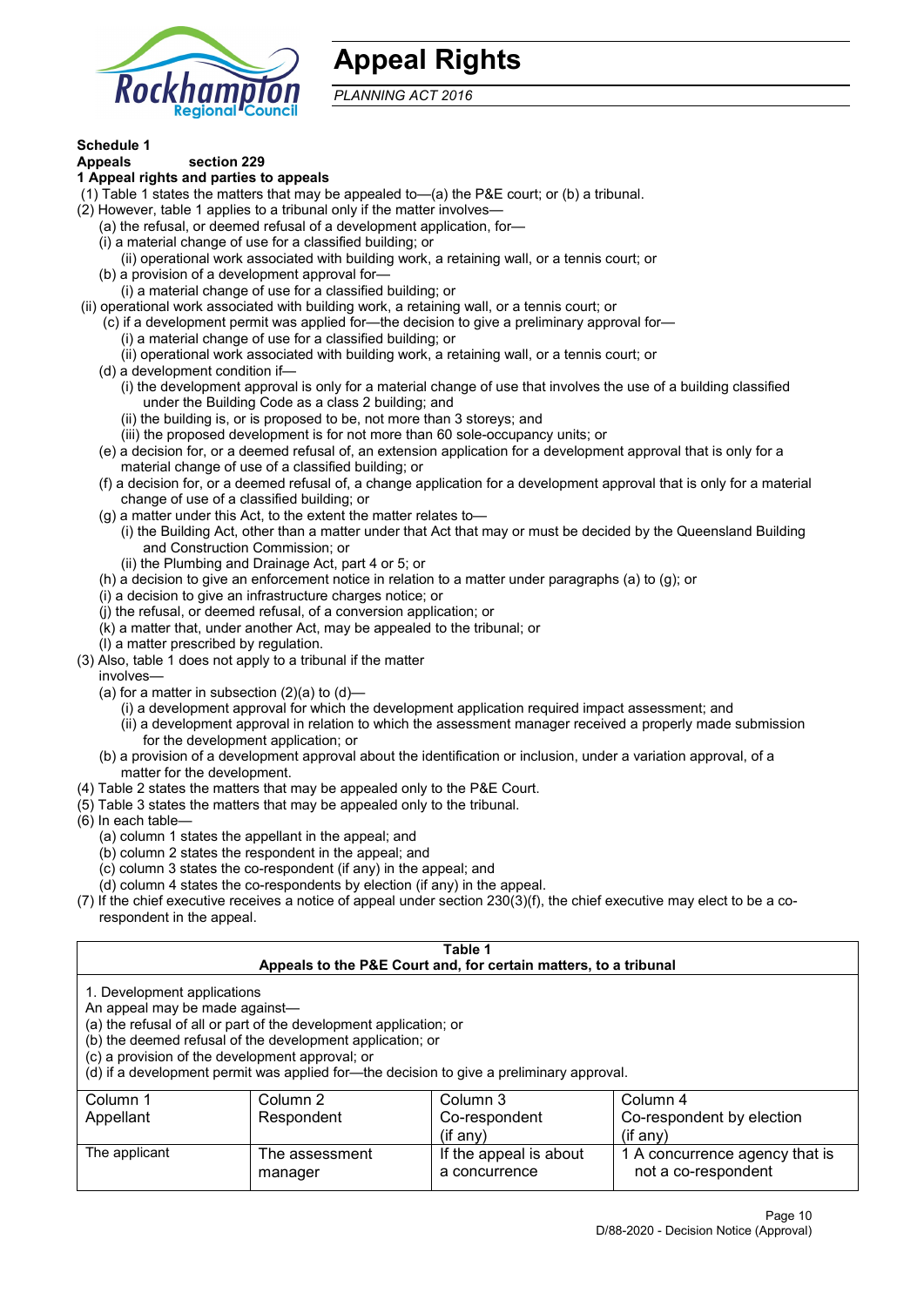| Table 1<br>Appeals to the P&E Court and, for certain matters, to a tribunal                                                                                                                           |                                   |                                                                 |                                                                                                                                                                                                                                                                                                                                                 |  |
|-------------------------------------------------------------------------------------------------------------------------------------------------------------------------------------------------------|-----------------------------------|-----------------------------------------------------------------|-------------------------------------------------------------------------------------------------------------------------------------------------------------------------------------------------------------------------------------------------------------------------------------------------------------------------------------------------|--|
|                                                                                                                                                                                                       |                                   | agency's referral<br>response-the<br>concurrence agency         | 2 If a chosen Assessment<br>manager is the respondent-<br>the prescribed assessment<br>manager<br>3 Any eligible advice agency for<br>the application<br>4 Any eligible submitter for the<br>application                                                                                                                                        |  |
| 2. Change applications<br>An appeal may be made against-<br>(b) a deemed refusal of a change application.                                                                                             |                                   |                                                                 | (a) a responsible entity's decision for a change application, other than a decision made by the P&E court; or                                                                                                                                                                                                                                   |  |
| Column 1<br>Appellant                                                                                                                                                                                 | Column <sub>2</sub><br>Respondent | Column 3<br>Co-respondent<br>(if any)                           | Column 4<br>Co-respondent by election<br>(if any)                                                                                                                                                                                                                                                                                               |  |
| 1 The applicant<br>2 If the responsible<br>entity is the<br>assessment<br>manager-an<br>affected entity that<br>gave a pre-request<br>notice or response<br>notice                                    | The responsible<br>entity         | If an affected entity<br>starts the appeal-the<br>applicant     | 1 A concurrence agency for the<br>development application<br>2 If a chosen assessment<br>manager is the respondent-<br>the prescribed assessment<br>manager<br>3 A private certifier for the<br>development application<br>4 Any eligible advice agency for<br>the change application<br>5 Any eligible submitter for the<br>change application |  |
| 3. Extension applications<br>An appeal may be made against-<br>(a) the assessment manager's decision about an extension application; or<br>(b) a deemed refusal of an extension application.          |                                   |                                                                 |                                                                                                                                                                                                                                                                                                                                                 |  |
| Column 1<br>Appellant                                                                                                                                                                                 | Column <sub>2</sub><br>Respondent | Column 3<br>Co-respondent<br>(if any)                           | Column 4<br>Co-respondent by election<br>(if any)                                                                                                                                                                                                                                                                                               |  |
| 1 The applicant<br>1<br>2<br>For a matter other<br>than a deemed<br>refusal of an<br>extension<br>application - a<br>concurrence<br>agency, other than<br>the chief executive,<br>for the application | The assessment<br>manager         | If a concurrence<br>agency starts the<br>appeal - the applicant | If a chosen assessment<br>manager is the respondent - the<br>prescribed assessment manager                                                                                                                                                                                                                                                      |  |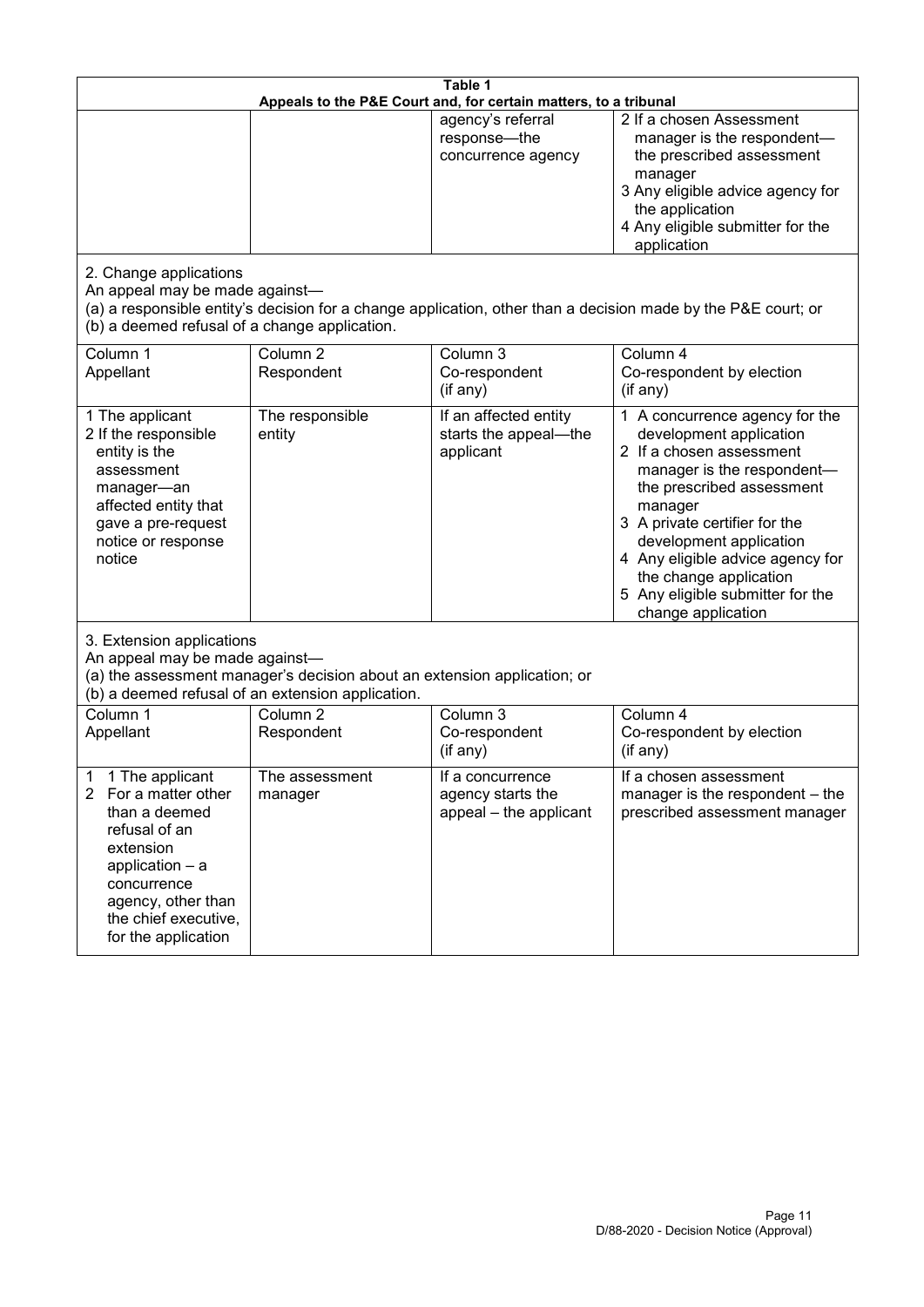#### **Table 1 Appeals to the P&E Court and, for certain matters, to a tribunal**

4. Infrastructure charges notices

- An appeal may be made against an infrastructure charges notice on 1 or more of the following grounds
- a) The notice involved an error relating to
	- (i) The application of the relevant adopted charge; or
- Examples of errors in applying an adopted charge
	- The incorrect application of gross floor area for a non-residential development
	- Applying an incorrect 'use category', under a regulation, to the development
	- (i) The working out of extra demands, for section 120; or
	- (ii) An offset or refund; or
- b) The was no decision about an offset or refund; or
- c) If the infrastructure charges notice states a refund will be given the timing for giving the refund; or
- d) The amount of the charge is so unreasonable that no reasonable relevant local government could have

# imposed the amount.

| Column 1<br>Appellant                                    | Column 2<br>Respondent                                                    | Column 3<br>Co-respondent<br>(if any) | Column 4<br>Co-respondent by election<br>$($ if any $)$ |
|----------------------------------------------------------|---------------------------------------------------------------------------|---------------------------------------|---------------------------------------------------------|
| The person given the<br>Infrastructure charges<br>notice | The local government<br>that gave the<br>infrastructure charges<br>notice |                                       |                                                         |

5. Conversion applications

An appeal may be made against—

(a) the refusal of a conversion application; or

(b) a deemed refusal of a conversion application.

| Column 1<br>Appellant | Column 2<br>Respondent                                                  | Column 3<br>Co-respondent<br>$($ if any $)$ | Column 4<br>Co-respondent by election<br>$($ if any $)$ |
|-----------------------|-------------------------------------------------------------------------|---------------------------------------------|---------------------------------------------------------|
| The applicant         | The local government<br>to which the conversion<br>application was made |                                             | $\overline{\phantom{0}}$                                |

6. Enforcement notices

An appeal may be made against the decision to give an enforcement notice.

| Column 1                                   | Column 2                     | Column 3      | Column 4                                                                                                                                                                   |
|--------------------------------------------|------------------------------|---------------|----------------------------------------------------------------------------------------------------------------------------------------------------------------------------|
| Appellant                                  | Respondent                   | Co-respondent | Co-respondent by election                                                                                                                                                  |
|                                            |                              | (if any)      | $($ if any $)$                                                                                                                                                             |
| The person given the<br>enforcement notice | The enforcement<br>authority |               | If the enforcement authority is<br>not the local government for<br>the premises in relation to which<br>the offence is alleged to have<br>happened-the local<br>government |

#### **Table 2 Appeals to the P&E Court only**

1. Appeals from tribunal

An appeal may be made against a decision of a tribunal, other than a decision under

section 252, on the ground of—

(a) an error or mistake in law on the part of the tribunal; or

(b) jurisdictional error.

| Column 1<br>Appellant                             | Column 2<br>Respondent                                    | Column 3<br>Co-respondent<br>$($ if any $)$ | Column 4<br>Co-respondent by election<br>$($ if any $)$ |
|---------------------------------------------------|-----------------------------------------------------------|---------------------------------------------|---------------------------------------------------------|
| A party to the<br>proceedings for the<br>decision | The other party to the<br>proceedings for the<br>decision | ٠                                           |                                                         |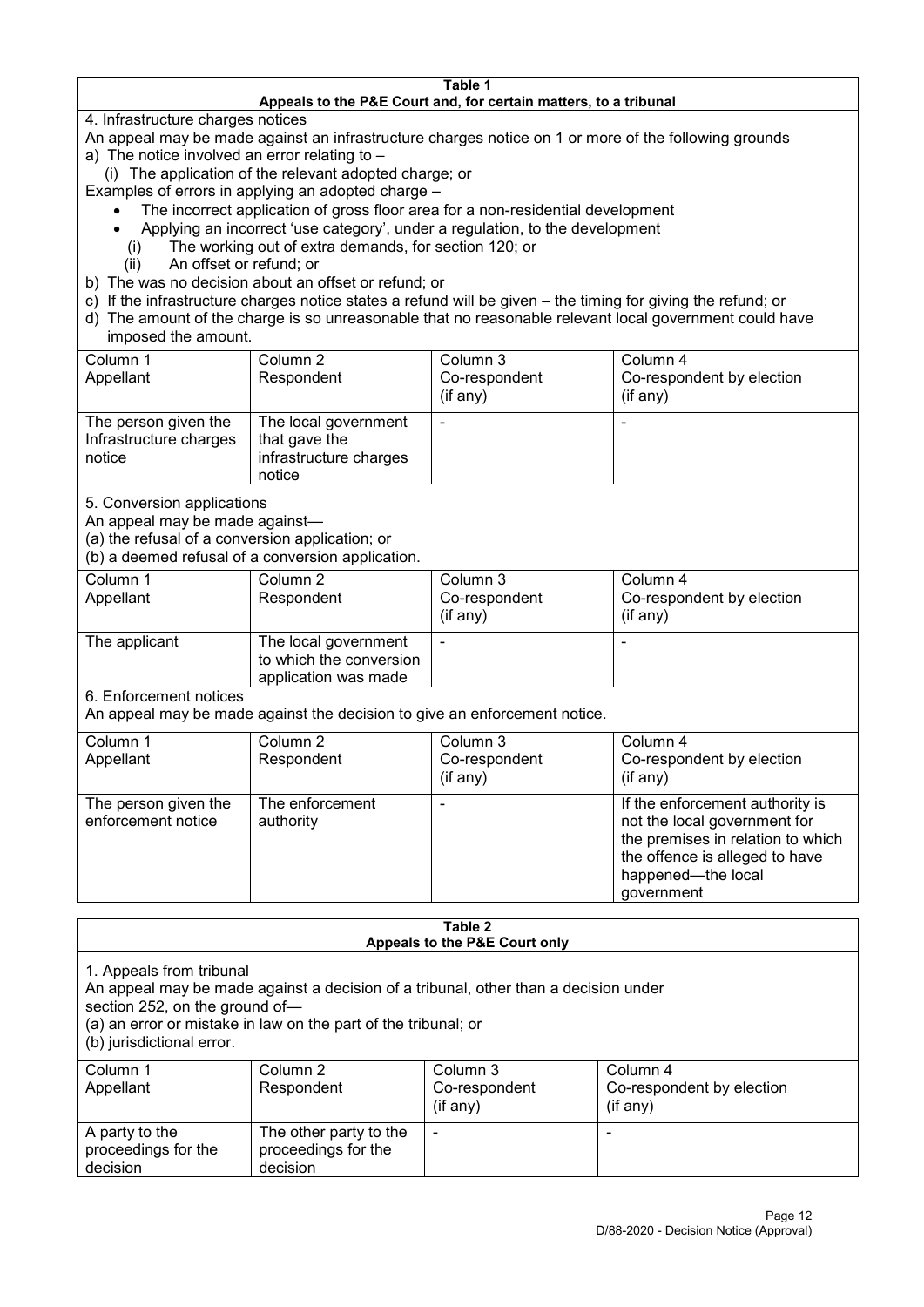#### **Table 2 Appeals to the P&E Court only**

2. Eligible submitter appeals

An appeal may be made against the decision to give a development approval, or an approval for a change application, to the extent that the decision relates to—

(a) any part of the development application for the development approval that required impact assessment; or (b) a variation request.

| Column 1                                                                                                                                                                                                                          | Column 2                                                                                                                   | Column 3                                                                                                                  | Column 4                                             |  |
|-----------------------------------------------------------------------------------------------------------------------------------------------------------------------------------------------------------------------------------|----------------------------------------------------------------------------------------------------------------------------|---------------------------------------------------------------------------------------------------------------------------|------------------------------------------------------|--|
| Appellant                                                                                                                                                                                                                         | Respondent                                                                                                                 | Co-respondent                                                                                                             | Co-respondent by election                            |  |
|                                                                                                                                                                                                                                   |                                                                                                                            | (if any)                                                                                                                  | (if any)                                             |  |
| 1 For a development<br>application-an<br>eligible submitter for<br>the development<br>application<br>2 For a change<br>application-an<br>eligible submitter for<br>the change<br>application                                      | 1 For a development<br>application-the<br>assessment<br>manager<br>2 For a change<br>application-the<br>responsible entity | 1 The applicant<br>2 If the appeal is<br>about a concurrence<br>agency's referral<br>response---the<br>concurrence agency | Another eligible<br>submitter for the<br>application |  |
| $\mathsf{A}$ . Figure 1. The contract of the contract of the contract of the contract of the contract of the contract of the contract of the contract of the contract of the contract of the contract of the contract of the cont |                                                                                                                            |                                                                                                                           |                                                      |  |

3. Eligible submitter and eligible advice agency appeals

An appeal may be made against a provision of a development approval, or failure to

include a provision in the development approval, to the extent the matter relates to—

(a) any part of the development application or the change application, for the development approval, that required impact assessment; or

(b) a variation request.

| Column 1<br>Appellant                                                                                                                                                                                                                                                                         | Column 2<br>Respondent                                                                                                     | Column 3<br>Co-respondent<br>(if any)                                                                                   | Column 4<br>Co-respondent by election<br>(if any) |
|-----------------------------------------------------------------------------------------------------------------------------------------------------------------------------------------------------------------------------------------------------------------------------------------------|----------------------------------------------------------------------------------------------------------------------------|-------------------------------------------------------------------------------------------------------------------------|---------------------------------------------------|
| 1 For a development<br>application-an<br>eligible submitter for<br>the development<br>application<br>2 For a change<br>application-an<br>eligible submitter for<br>the change<br>application<br>3 An eligible advice<br>agency for the<br>development<br>application or<br>change application | 1 For a development<br>application-the<br>assessment<br>manager<br>2 For a change<br>application-the<br>responsible entity | 1 The applicant<br>2 If the appeal is<br>about a concurrence<br>agency's referral<br>response-the<br>concurrence agency | Another eligible submitter for the<br>application |
| 4. Compensation claims<br>An appeal may be made against-<br>(a) a decision under section 32 about a compensation claim; or<br>(b) a decision under section 265 about a claim for compensation; or<br>(c) a deemed refusal of a claim under paragraph (a) or (b).                              |                                                                                                                            |                                                                                                                         |                                                   |
| Column 1<br>Appellant                                                                                                                                                                                                                                                                         | Column 2<br>Respondent                                                                                                     | Column 3<br>Co-respondent<br>(if any)                                                                                   | Column 4<br>Co-respondent by election<br>(if any) |
| A person dissatisfied<br>with the decision                                                                                                                                                                                                                                                    | The local<br>government to which<br>the claim was made                                                                     |                                                                                                                         | $\blacksquare$                                    |
| 5. Registered premises                                                                                                                                                                                                                                                                        |                                                                                                                            |                                                                                                                         |                                                   |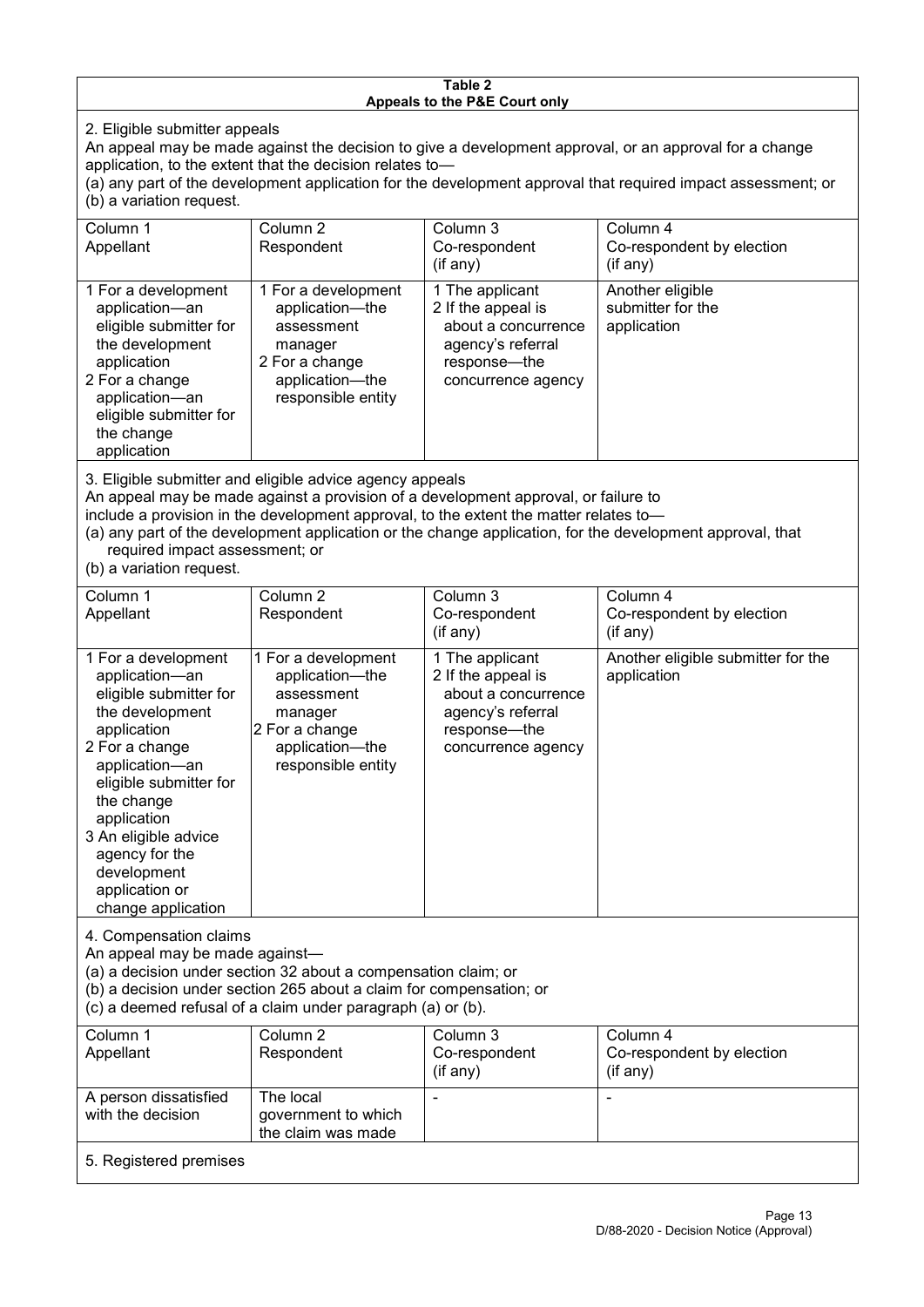| Table 2<br>Appeals to the P&E Court only                                                                                                                                                                                                                                                             |                                   |                                                                                                                                                                                                |                                                                                                                                                                             |  |
|------------------------------------------------------------------------------------------------------------------------------------------------------------------------------------------------------------------------------------------------------------------------------------------------------|-----------------------------------|------------------------------------------------------------------------------------------------------------------------------------------------------------------------------------------------|-----------------------------------------------------------------------------------------------------------------------------------------------------------------------------|--|
| An appeal may be made against a decision of the Minister under chapter 7, part 4.                                                                                                                                                                                                                    |                                   |                                                                                                                                                                                                |                                                                                                                                                                             |  |
| Column 1<br>Appellant                                                                                                                                                                                                                                                                                | Column <sub>2</sub><br>Respondent | Column 3<br>Co-respondent<br>(if any)                                                                                                                                                          | Column 4<br>Co-respondent by election<br>(if any)                                                                                                                           |  |
| 1 A person given a<br>decision notice about<br>the decision<br>2 If the decision is to<br>register premises or<br>renew the<br>registration of<br>premises-an owner<br>or occupier of<br>premises in the<br>affected area for the<br>registered premises<br>who is dissatisfied<br>with the decision | The Minister                      |                                                                                                                                                                                                | If an owner or occupier starts the<br>appeal - the owner of the<br>registered premises                                                                                      |  |
| 6. Local laws<br>under a local law about-<br>development; or<br>(b) the erection of a building or other structure.                                                                                                                                                                                   |                                   | An appeal may be made against a decision of a local government, or conditions applied,<br>(a) the use of premises, other than a use that is the natural and ordinary consequence of prohibited |                                                                                                                                                                             |  |
| Column 1<br>Appellant                                                                                                                                                                                                                                                                                | Column <sub>2</sub><br>Respondent | Column 3<br>Co-respondent<br>(if any)                                                                                                                                                          | Column 4<br>Co-respondent by election<br>(if any)                                                                                                                           |  |
| A person who-<br>(a) applied for the<br>decision; and<br>(b) is dissatisfied with<br>the decision or<br>conditions.                                                                                                                                                                                  | The local government              |                                                                                                                                                                                                | ٠                                                                                                                                                                           |  |
|                                                                                                                                                                                                                                                                                                      |                                   | Table 3<br>Appeals to the tribunal only                                                                                                                                                        |                                                                                                                                                                             |  |
| 1. Building advisory agency appeals<br>An appeal may be made against giving a development approval for building work to the extent the building<br>work required code assessment against the building assessment provisions.                                                                         |                                   |                                                                                                                                                                                                |                                                                                                                                                                             |  |
| Column 1<br>Appellant                                                                                                                                                                                                                                                                                | Column <sub>2</sub><br>Respondent | Column 3<br>Co-respondent<br>(if any)                                                                                                                                                          | Column 4<br>Co-respondent by election<br>(if any)                                                                                                                           |  |
| A building advisory<br>agency for the<br>development application<br>related to the approval                                                                                                                                                                                                          | The assessment<br>manager         | The applicant                                                                                                                                                                                  | 1 A concurrence agency for the<br>development application<br>related to the approval<br>2 A private certifier for the<br>development application<br>related to the approval |  |
| 3. Certain decisions under the Building Act and the Plumbing and Drainage Act<br>An appeal may be made against a decision under-<br>(a) the Building Act, other than a decision made by the Queensland Building and Construction Commission; or<br>(b) the Plumbing and Drainage Act, part 4 or 5.   |                                   |                                                                                                                                                                                                |                                                                                                                                                                             |  |
| Column 1<br>Appellant                                                                                                                                                                                                                                                                                | Column <sub>2</sub><br>Respondent | Column 3<br>Co-respondent<br>(if any)                                                                                                                                                          | Column 4<br>Co-respondent by election<br>(if any)                                                                                                                           |  |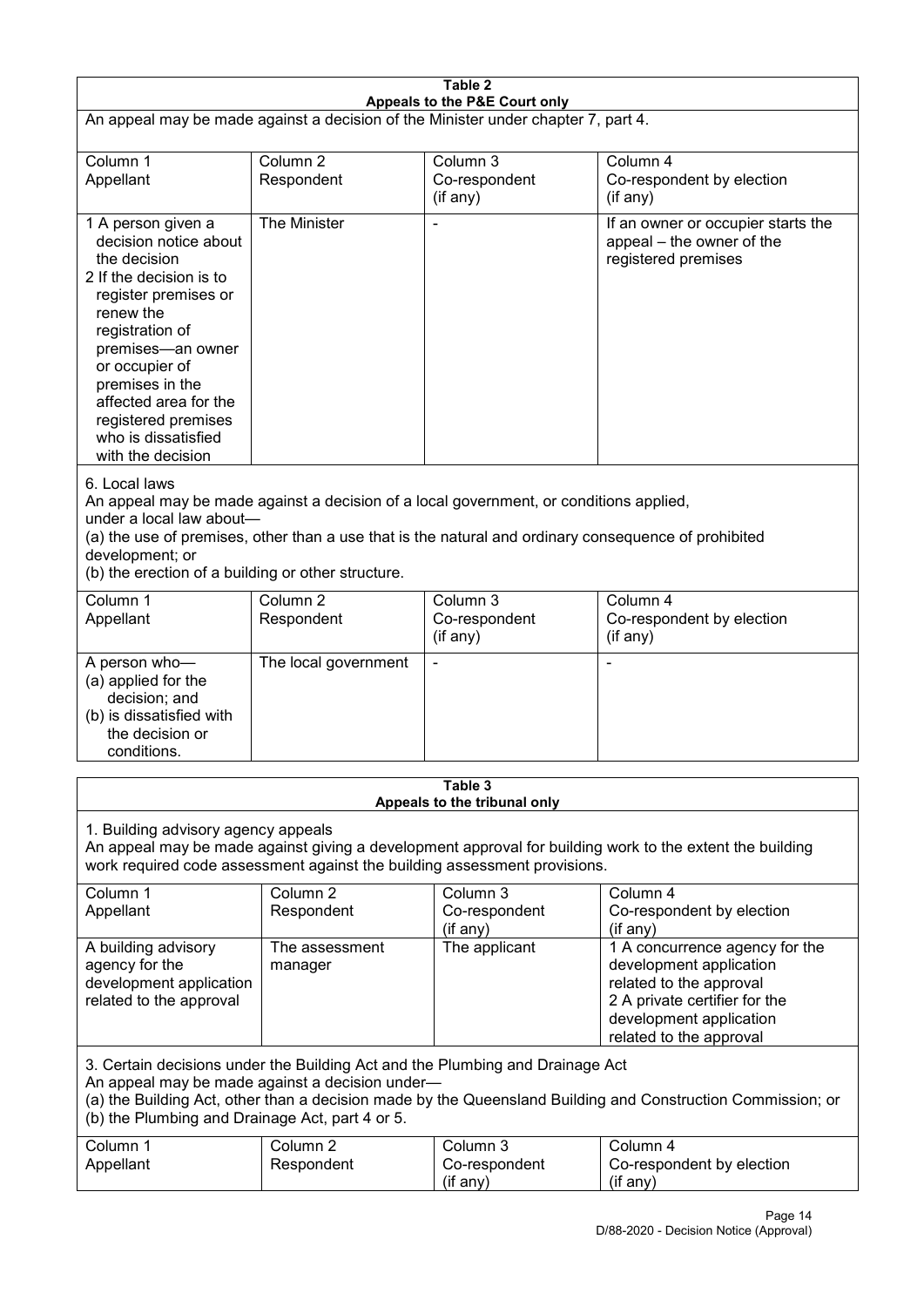| Table 3<br>Appeals to the tribunal only                                                                                                                                                                                              |                                                              |  |  |  |
|--------------------------------------------------------------------------------------------------------------------------------------------------------------------------------------------------------------------------------------|--------------------------------------------------------------|--|--|--|
| A person who received,<br>or was entitled to<br>receive, notice of the<br>decision                                                                                                                                                   | The person who made<br>the decision                          |  |  |  |
| 4. Local government failure to decide application under the Building Act<br>An appeal may be made against a local government's failure to decide an application under the Building Act<br>within the period required under that Act. |                                                              |  |  |  |
| Column 2<br>Column 3<br>Column 4<br>Column 1<br>Respondent<br>Co-respondent<br>Co-respondent by election<br>Appellant<br>(if any)<br>(if any)                                                                                        |                                                              |  |  |  |
| A person who was<br>entitled to receive,<br>notice of the decision                                                                                                                                                                   | The local government<br>to which the<br>application was made |  |  |  |